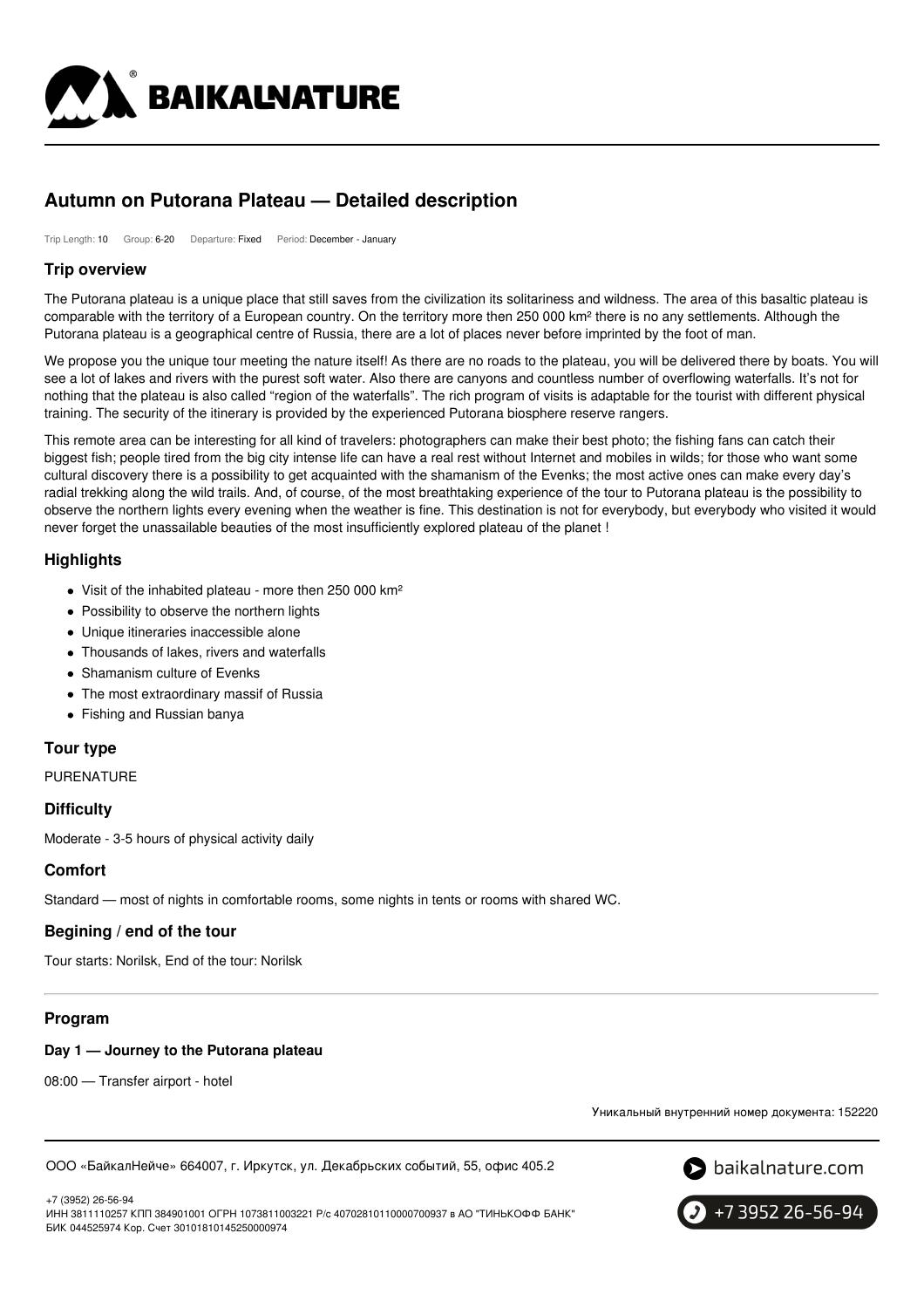

- 12:00 Lunch in a cafe of the city (Not included)
- 12:30 Transfer to the Valyok port
- 13:00 Departure to the Lama lake
- 19:00 Arrival to the resort "Bunisyak"
- 20:00 Dinner

#### Overnight at the resort

Hotels: Accommodation at the resort "Bunisyak", Room for 3-4 persons Comfort: Simple comfort accommodation, toilet outdoors, banya

#### **Day 2 — The Crying Rocks**

- 09:00 Breakfast
- 10:00 Deaprture to the Crying Rocks by motorboat
- 11:00 Ascent to the rock along the stream
- 13:00 Lunch (picnic)
- 17:00 Return to the resort
- 19:00 Dinner
- 20:00 Russian banya (Not included)
	- Overnight at the resort

Hotels: Accommodation at the resort "Bunisyak", Room for 3-4 persons Comfort: Simple comfort accommodation, toilet outdoors, banya

#### **Day 3 — In the Vekhikay river valley**

- 09:00 Breakfast
- 10:00 Trekking along the Vekhikay river
- 13:00 Lunch (picnic)
- 14:00 Continuation of the trekking
- 17:00 Return to the resort
- 19:00 Dinner

Overnight at the resort

Hotels: Accommodation at the resort "Bunisyak", Room for 3-4 persons Comfort: Simple comfort accommodation, toilet outdoors, banya

#### **Day 4 — Place of power - Shaitan mountain**

- 09:00 Breakfast
- 10:00 Excursion to the Shaitan mountain
- 13:00 Lunch (picnic)
- 14:00 Continuation of the excursion
- 19:00 Dinner

#### Overnight at the resort

Hotels: Accommodation at the resort "Bunisyak", Room for 3-4 persons Comfort: Simple comfort accommodation, toilet outdoors, banya

#### **Day 5 — Fishing and Polar sunset**

- 09:00 Breakfast
- 10:00 Fishing and free time
- 13:00 Lunch at the resort
- 17:00 Northern lights and Polar sunset

Уникальный внутренний номер документа: 152220

ООО «БайкалНейче» 664007, г. Иркутск, ул. Декабрьских событий, 55, офис 405.2



+7 3952 26-56-94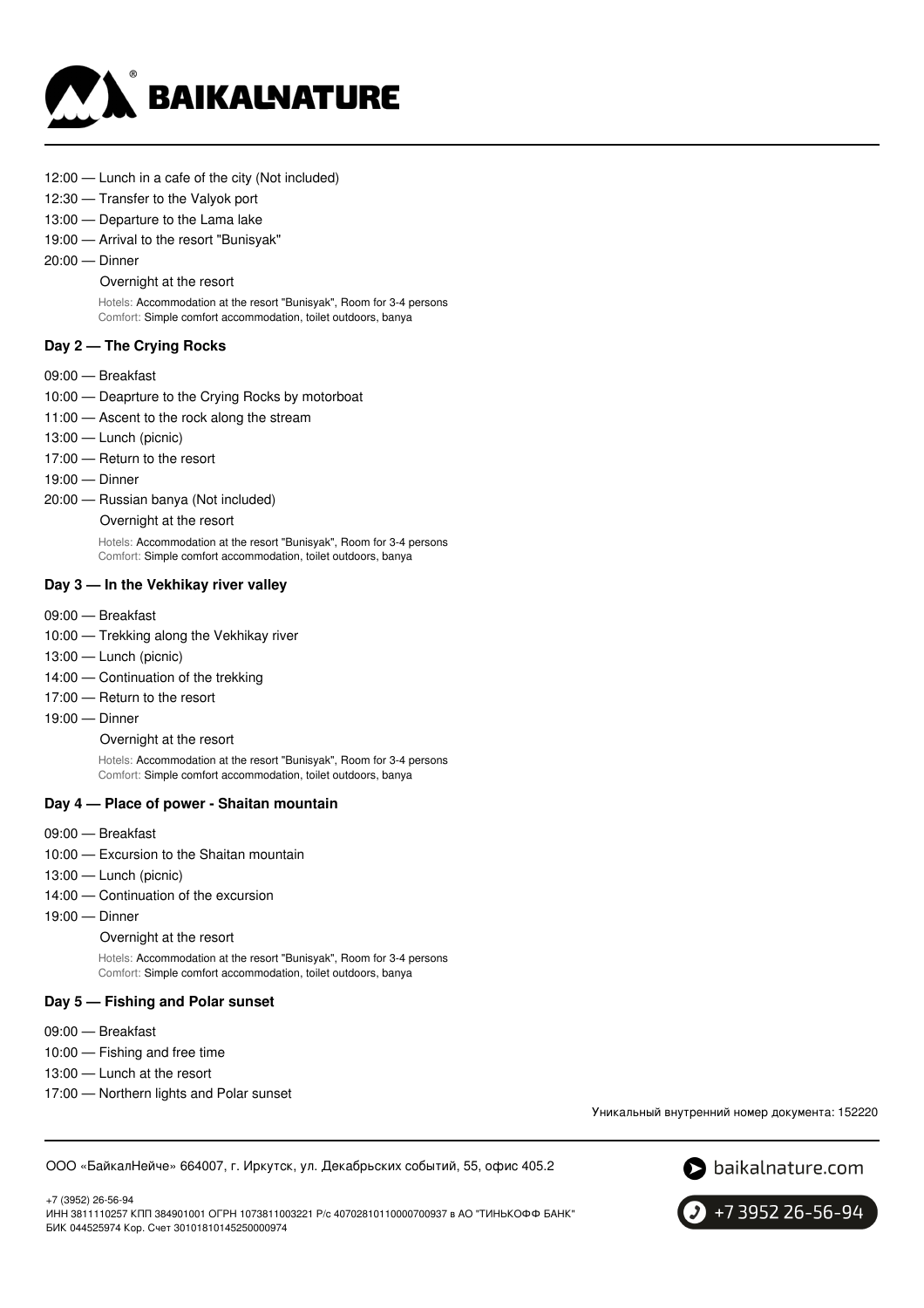

#### 19:00 — Dinner

#### Overnight at the resort

Hotels: Accommodation at the resort "Bunisyak", Room for 3-4 persons Comfort: Simple comfort accommodation, toilet outdoors, banya

### **Day 6 — Up the river Hoicy**

- 09:00 Breakfast
- 10:00 Excursion un the river Hoicy
- 13:00 Lunch (picnic)
- 15:00 Continuation of the excursion
- 18:00 Russian banya (Not included)
- 19:00 Dinner
	- Overnight at the resort

Hotels: Accommodation at the resort "Bunisyak", Room for 3-4 persons Comfort: Simple comfort accommodation, toilet outdoors, banya

#### **Day 7 — Lama lake by boat**

- 09:00 Breakfast
- 10:00 Transfer on the motor boat to the mouth of the Neralah river
- 13:00 Lunch (picnic)
- 14:00 Crossing of the lake and return to the resort
- 19:00 Dinner
	- Overnight at the resort

Hotels: Accommodation at the resort "Bunisyak", Room for 3-4 persons Comfort: Simple comfort accommodation, toilet outdoors, banya

#### **Day 8 — Following the ancient Evenk hunters**

- 09:00 Breakfast
- 10:00 Excursion to the Evenks site
- 13:00 Lunch (picnic)
- 15:00 Continuation of the excursion
- 19:00 Dinner

Overnight at the resort

Hotels: Accommodation at the resort "Bunisyak", Room for 3-4 persons Comfort: Simple comfort accommodation, toilet outdoors, banya

#### **Day 9 — Return to Norilsk**

- 09:00 Breakfast
- 10:00 Way to Norilsk
- 13:00 Lunch (picnic en route)
- 17:00 Accommodation in the hotel and rest
- 19:00 Dinner

Overnight in the hotel

Hotels: Accommodation in the hotel "Norilsk", Twin room Comfort: Comfortable accommodation, WC and bath / shower in room

#### **Day 10 — End of the rpogramme**

Уникальный внутренний номер документа: 152220

ООО «БайкалНейче» 664007, г. Иркутск, ул. Декабрьских событий, 55, офис 405.2



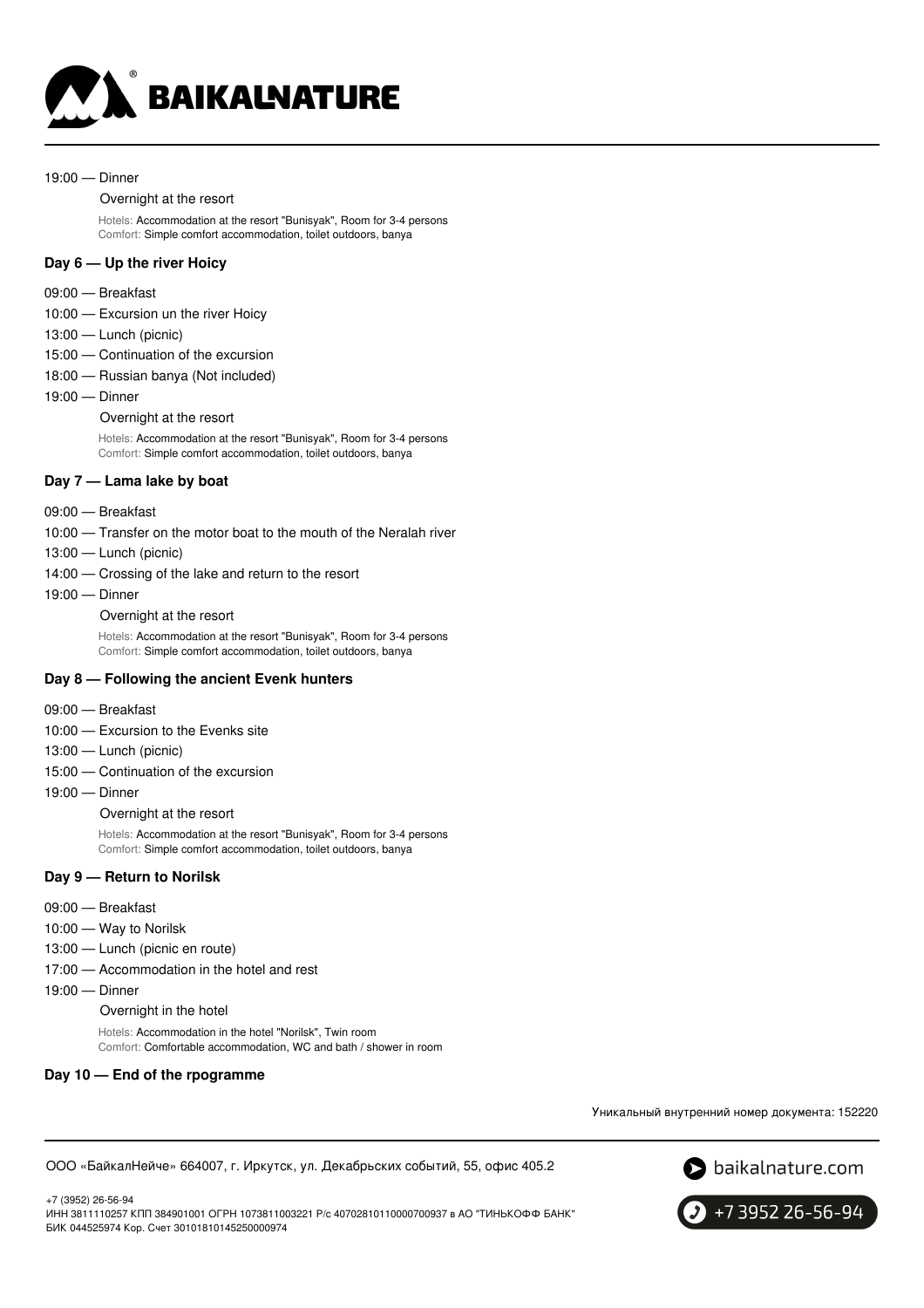

09:00 — Breakfast in the hotel

10:00 — Transfer to the airport

## **Departures**

| <b>Start</b> | <b>End</b> | Basic price per person |
|--------------|------------|------------------------|
| 22.08.2020   | 31.08.2020 | 174900.00 RUB          |
| 29.08.2020   | 07.09.2020 | 174900.00 RUB          |
| 05.09.2020   | 14.09.2020 | 174900.00 RUB          |
| 12.09.2020   | 21.09.2020 | 174900.00 RUB          |
| 19.09.2020   | 28.09.2020 | 174900.00 RUB          |
| 26.09.2020   | 05.10.2020 | 174900.00 RUB          |
| 03.10.2020   | 12.10.2020 | 174900.00 RUB          |
| 10.10.2020   | 19.10.2020 | 174900.00 RUB          |
|              |            |                        |

## **Note**

The accommodation at the resort "Bunisyak" can be organized by 1 or 2 persons. For the foreign residents it's needed to get a special entry permit. The documents should be filed 3 months before the departure. For getting this document we need: - the notarised translation of your passport in Russia (all pages); - the copy of the visa. Don't hesitate to contact us fr all details. For this tour you need waders. You can buy them in Norilsk (about 2 000 roubles). The itinerary of the tour can be changed according to the weather conditions as well as unforeseen events.

## **What's included**

#### **Price includes**

- Accommodation as per itinerary
- Transport as per itinerary
- Excursions and visits as per itinerary
- Reserves and national parks entrance permissions
- Visa fees and travel insurance
- Transfer from airport / railway station on first day
- Letter of invitation
- Russian-speaking guide services
- Meals according to the program

## **Checklist & Equipment**

We recommend you to pack all your stuff in two bags: a small backpack and a large travelling bag.

SMALL BACKPACK: will be useful for carrying your personal belongings during the day (camera, film, personal medication, bottled water, etc.) You will also use it as hand luggage during air travel for all your heavy (to lighten the travel bag in the luggage compartment), fragile (camera, etc.) and necessary (toilet bag, etc.) things.

BIG TRAVEL BAG or BIG BACKPACK: must contain the rest of your stuff. It will be in the luggage compartment during the flight. It will be transported by vehicles.

Уникальный внутренний номер документа: 152220

ООО «БайкалНейче» 664007, г. Иркутск, ул. Декабрьских событий, 55, офис 405.2





+7 (3952) 26-56-94 ИНН 3811110257 КПП 384901001 ОГРН 1073811003221 Р/с 40702810110000700937 в АО "ТИНЬКОФФ БАНК" БИК 044525974 Кор. Счет 30101810145250000974

**Price does not include**

- Medical insurance
- Airline tickets
- Beverages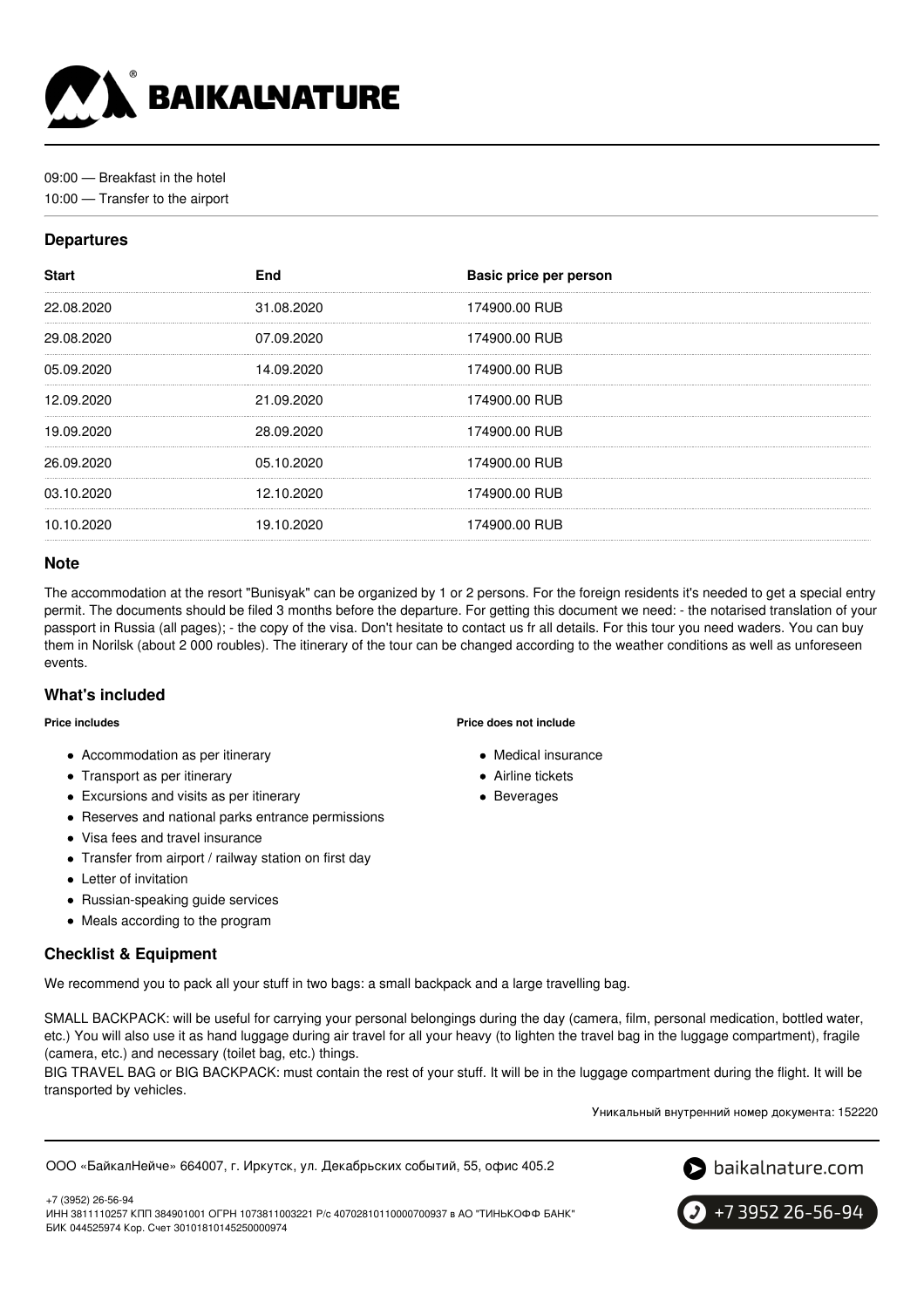

## **Recommended checklist**

Raincoat or wind and waterproof shell jacket (with hood !) Thermal underwear Large 60 litres backpack POLARTEC or similar pullover T-shirts Socks Comfortable walking shoes (like Vibram or similar) Sunglasses with filter Pocket knife (to put in checked baggage) Flip-flops for banya Bath towel Important travel documents: Passport and visa, original or electronic airplane tickets (with a sets of photocopies kept separately), bank card Tick and mosquitoes repellent spray

## **Visa**

You need a tourist visa to travel to Russia. It can be issued for a maximum period of 30 days. Your passport has to be valid for at least six months after the expiry date of your visa and to have at least two blank pages.

BaikalNature offers visa support and has created "BaikalNature letter of invitation" package. If you buy a BaikalNature tour, this package is absolutely free; when you buy any other BaikalNature service, you will have to pay for this package. For more information please conact your nearest Russian Embassy or Visa Application Center.

## **Money**

The Russian currency is ruble. In all cities and many large villages of Russia, you can easily withdraw rubles, using a Visa or MasterCard, from ATMs, located in banks, department stores or hotel lobbies, some of them are open 24 hours a day. If you have euros or dollars with you, exchange offices will allow you to change them easily in the cities, seldom in the countryside. However, it can be difficult to exchange traveler's checks, even in cities.

## **Tipping**

All persons who compose the BaikalNature travel team (guides, drivers, cooks, etc.) are paid a decent wage for their services and do not expect any tips from you. So you have no obligation to leave anything. If you really want to express your satisfaction by leaving a gratuity, and if it is in foreign currency, be aware that torn or glued coins and banknotes cannot be exchanged. Anyway, thank you for your tips, left at your discretion in envelopes.

## **Health**

You need to get a health examination before a great trip. Consult your doctor. Get a dental checkup. If you have health problems that could worsen during the trip, make sure you have taken all your medications with you. Provide a first aid kit that includes among other items:

- aspirin or paracetamol,
- anti-diarrheal pills,
- antiseptic,
- adhesive plaster,
- sterile pads.

If you have individual diseases, make sure you have taken your medications.

## **Medical Form**

Уникальный внутренний номер документа: 152220

ООО «БайкалНейче» 664007, г. Иркутск, ул. Декабрьских событий, 55, офис 405.2